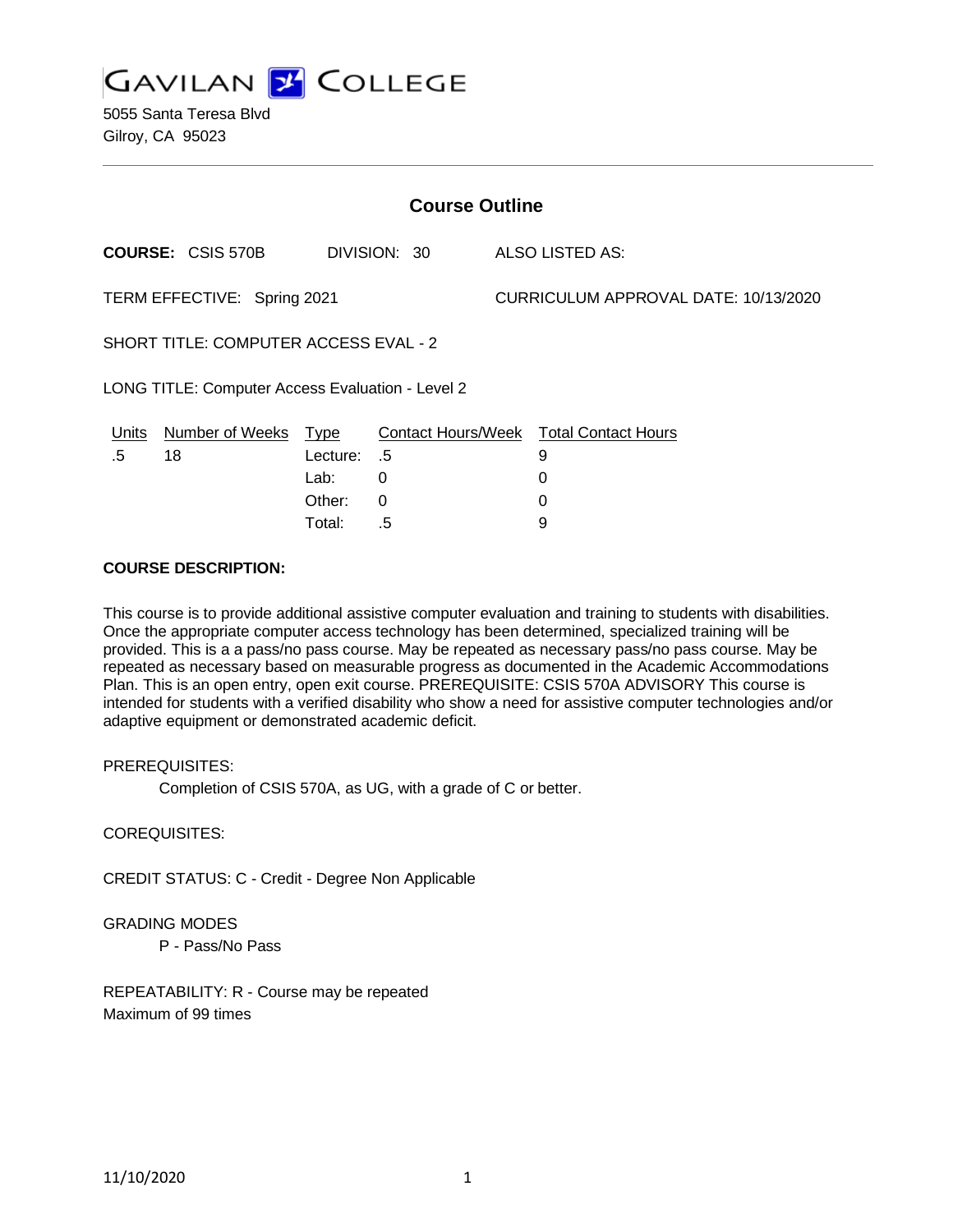SCHEDULE TYPES:

- 02 Lecture and/or discussion
- 05 Hybrid
- 71 Dist. Ed Internet Simultaneous
- 72 Dist. Ed Internet Delayed

# **STUDENT LEARNING OUTCOMES:**

1. Examine his/her individual computer access strengths and weaknesses. Measure of assessment: Oral Report Year assessed, or planned year of assessment: 2018

2. Practice the appropriate access technologies based on his/her individual learning profile. Measure of assessment: Oral Report Year assessed, or planned year of assessment: 2018

3. Employ self-advocacy skills when discussing his/her assistive computer technology needs. Measure of assessment: Oral Report; Skill Demonstration Year assessed, or planned year of assessment: 2018

4. Evaluate the use of assistive computer technologies to access the computer. Masure of assessment: Oral Report; Performance

# **CONTENT, STUDENT PERFORMANCE OBJECTIVES, OUT-OF-CLASS ASSIGNMENTS**

Curriculum Approval Date: 10/13/2020 **DE MODIFICATION ONLY**

1 HOUR

Content:

Module A - Review of intake interview and an Academic Accommodations Plan (AAP) including:

1. Educational goals and objectives.

2. Existing familiarity with recommended assistive computer technologies from CSIS 570A.

3. Review of existing medical records, if appropriate.

SPO: The student will discuss the Intake Interview and evaluate his/her recommendations for computer access training.

1 HOUR

Content: Module B - 1. On the basis of the evaluation, it will be determined if the student needs additional assistive computer

technologies training available in the High Tech Center.

SPO: The student and the High Tech Center Instructor will create an educational plan, including appropriate training needs and/or academic

goals and identify the appropriate access technologies based upon his/her needs.

1 HOUR

Content:

Module C - Evaluate the need for individualized computer access training (where appropriate) in the areas such as:

1. Keyboard access capabilities.

2. General computer access.

3. Ability to manage tasks associated with the basics of access technology and computer systems.

a. Can the student carry out multi-part instructions'.

b. Can the student perform physical tasks necessary for computer use; e.g. screen reading software or voice recognition.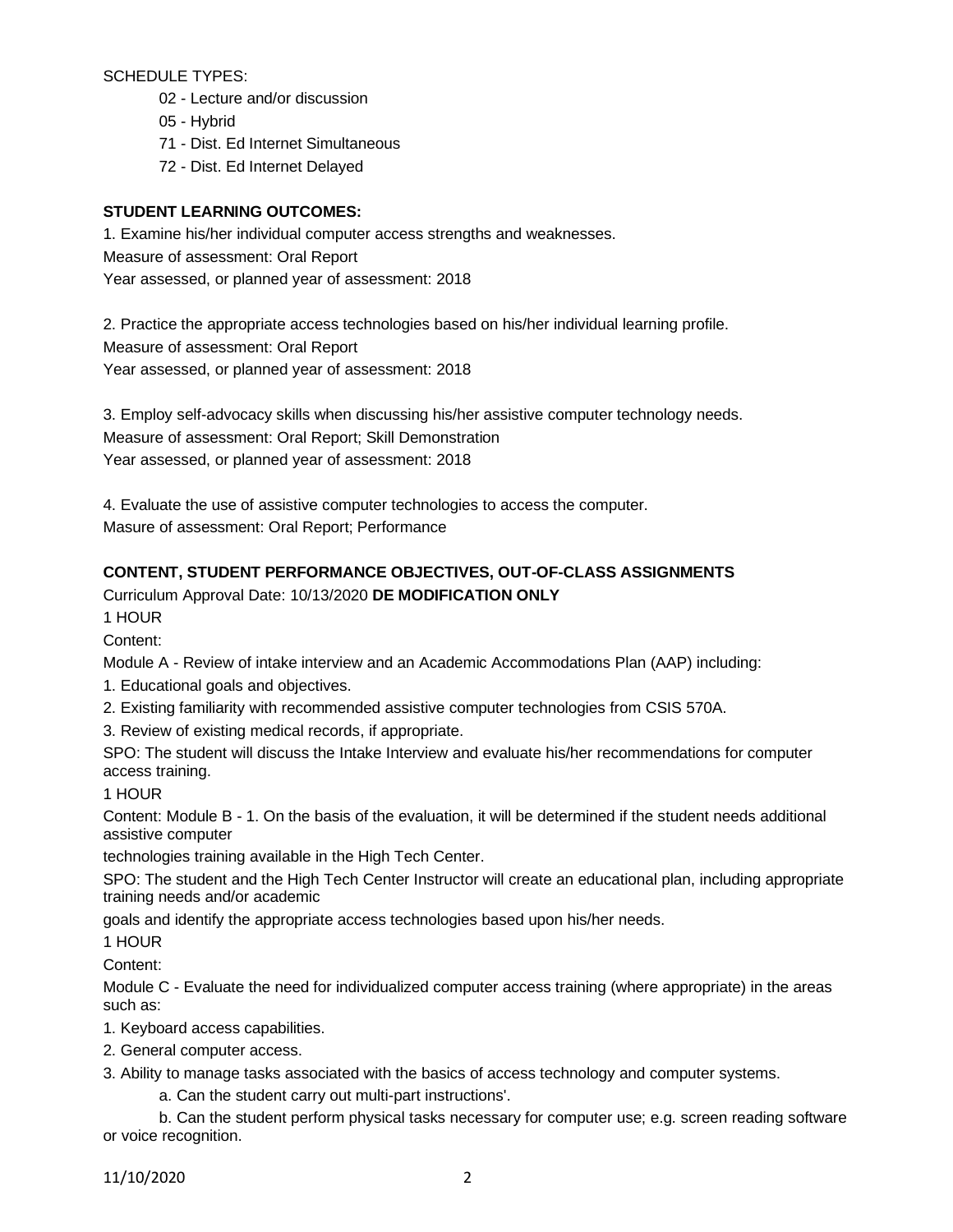SPO: The student will evaluate the need for additional computer access training activities.

2 HOURS

Content: Module D - Instruct in the use of assistive computer technologies or specialized software such as:

1. Screen Reading software.

2. Voice recognition.

SPO: The student will practice activities related to computer assistive software programs.

SPO: The student will practice the necessary skills in utilizing the appropriate access

technologies or specialized software programs.

# 2 HOURS

Content: Module E - Intermediate training in the use of assistive computer programs such as: Screen Reading and Voice Recognition.

SPO: The student will employ the necessary skills in utilizing the appropriate access technologies or specialized software programs.

## 2 HOURS

Content: Module F - Additional review and practice exercises for assistive computer technologies. Assessment and evaluation of utilizing the software programs.

# **METHODS OF INSTRUCTION:**

Through evaluation and training, the student will be matched with the disability-appropriate adaptations in these areas: keyboard access, general computer access, cognitive processing abilities and educational goals. Individualized evaluation, by arrangement. A student will receive credit upon completion of the six course modules and training.

# **OUT OF CLASS ASSIGNMENTS:**

Required Outside Hours: 27

Assignment Description:

## 1-2 Hours

Student reviews information about their work experience, education, and current computer access recommendations. This assignment would include but not limited to past work experiences, computer access technology recommendations, medical histories and any other necessary information.

## 2-6 Hours

The student will create a username and password in order to log onto PLATO website. The student will practice how to navigate the website, completing pre-tests and reviewing the prescribed activities. Depending upon the student's cognitive skills and academic competencies, the student will log onto the PLATO website and complete assignments related to reading, math, language arts, computer basics and academic success.

## 2-17 Hours

The student will continue utilizing the assistive computer technologies or specialized software tailored to their individual needs. For example, if the student is trained in the Dragon Naturally Speaking or Dragon Dictate for the Mac, then homework exercises will be assigned from the Dragon Manual. If the student is trained in the JAWS screen reading program, then homework assignments will be assigned from the JAWS training materials. If the student is using the ZoomText or Magic screen magnification program, then homework assignments will be tailored to this software program.

## 2 Hours

Students complete and evaluate a Computer Access Evaluation Report which includes a summary of their progress with utilizing the recommended assistive computer technologies. If the student is a Department of Rehabilitation consumer, then he or she can share the report with the DOR counselor. If the student is a WorkAbility III student, then he or she can share the report with the WorkAbility III Counselor.